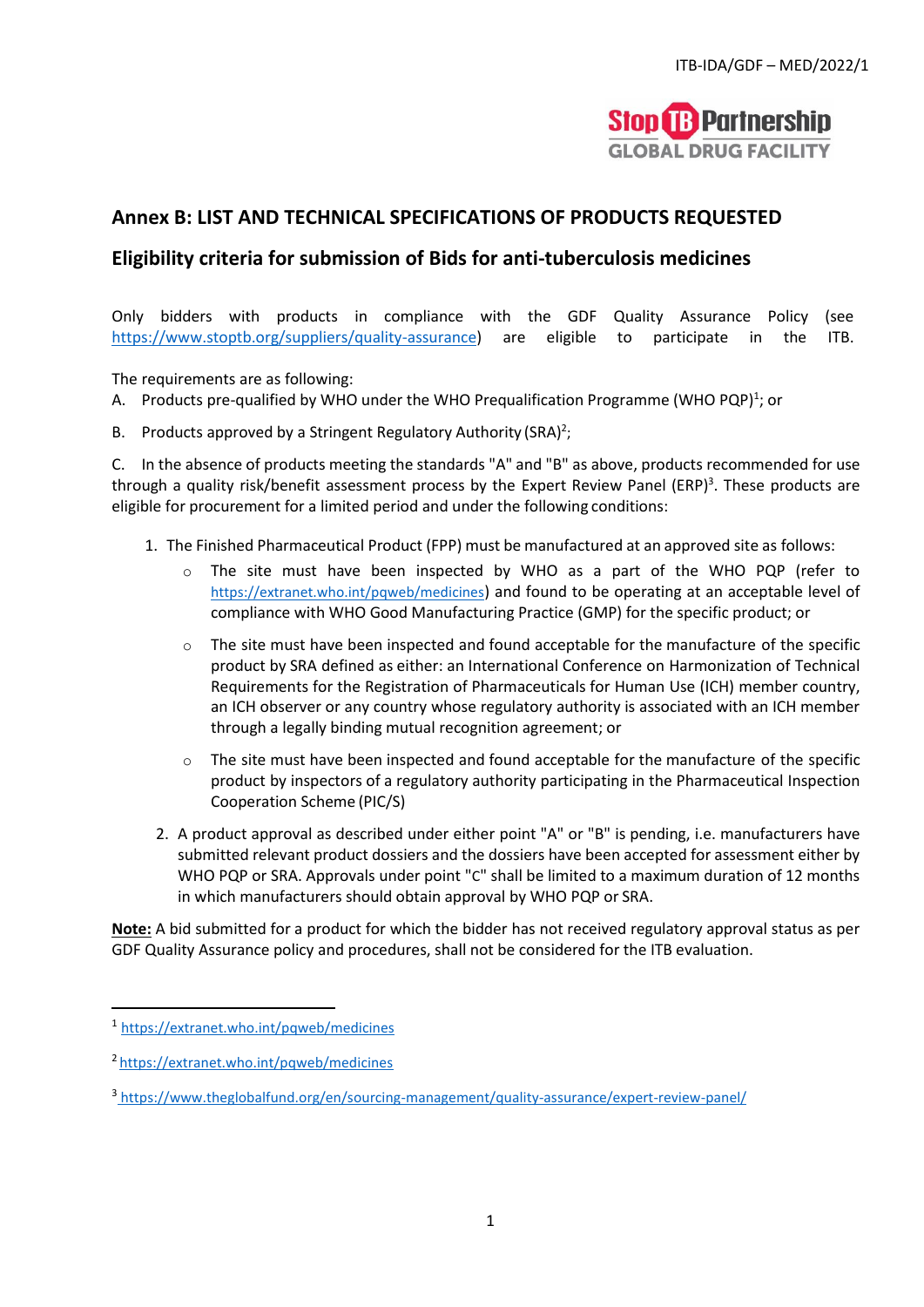# **Schedule 1. Adult TB medicines**

| <b>Item</b>       |                                         |                                                                                                                   |                                                                                |                                                                                             |
|-------------------|-----------------------------------------|-------------------------------------------------------------------------------------------------------------------|--------------------------------------------------------------------------------|---------------------------------------------------------------------------------------------|
| No.               | <b>Generic Code</b>                     | <b>General Description</b>                                                                                        | <b>Primary packaging</b>                                                       | <b>Secondary packaging</b>                                                                  |
| Item<br>No. 1     | 4-FDC/RHZE-<br>150/75/400/2<br>$75-(B)$ | Fixed-dose combination of<br>Rifampicin 150mg/Isoniazid<br>75mg/Pyrazinamide<br>400mg/Ethambutol 275mg<br>tablets | 28 tablets/blister                                                             | pack of 24 blisters x 28<br>tablets                                                         |
| Item<br>No. 2     | 3-FDC/RHE-<br>150/75/275-<br>(B)        | Fixed-dose combination of<br>Rifampicin 150mg/Isoniazid<br>75mg/Ethambutol 275mg<br>tablets                       | 28 tablets/blister                                                             | pack of 24 blisters x 28<br>tablets                                                         |
| Item<br>No. 3     | 2-FDC/RH-<br>$150/75-(B)$               | Fixed-dose combination of<br>Rifampicin 150mg<br>/Isoniazid 75mg tablets                                          | 28 tablets/blister                                                             | pack of 24 blisters x 28<br>tablets                                                         |
| Item<br>No. 4     | Am-500-(A)                              | Amikacin 500 mg solution<br>for injection in ampoule                                                              | 1 ampoule                                                                      | pack of 1x10 ampoules<br>or 1x100 ampoules                                                  |
| Item<br>No. 5     | Amx/Clv-<br>$500/125-(B)$               | Amoxicillin/Clavulanic acid<br>500mg +125mg tablets                                                               | 10 or 15 tablets/blister                                                       | pack of 10 blisters x 10<br>tablets or 1 blister x 15<br>tablets                            |
| Item<br>No. 6     | Bdq-100-(L)                             | Bedaquline 100 mg tablets                                                                                         | 188 tablets/HDPE<br>container                                                  | pack of 188<br>tablets/HDPE container                                                       |
| Item<br>No. 7     | Cfz-100-(L/B)                           | Clofazimine 100 mg<br>capsules or scored tablets                                                                  | 100 capsules/HDPE<br>container or<br>10 capsules or scored<br>tablets /blister | 100 capsules/HDPE<br>container or pack of 10<br>blisters x 10 capsules or<br>scored tablets |
| Item<br>No. 8     | $Cs - 250-(B)$                          | Cycloserine 250 mg<br>capsules                                                                                    | 10 capsules/blister                                                            | pack of 10 blisters x 10<br>capsules                                                        |
| Item<br>No. 9     | $Dim-50-(B)$                            | Delamanid 50mg tablets                                                                                            | 8 or 10 tablets/blister                                                        | pack of 6 blisters x 8<br>tablets or 10 blisters x<br>10 tablets                            |
| Item<br>No.<br>10 | $E-400-(B)$                             | Ethambutol 400mg tablets                                                                                          | 28 tablets/blister                                                             | pack of 24 blisters x 28<br>tablets                                                         |
| Item<br>No.<br>11 | Eto-250-(B)                             | Ethionamide 250 mg film<br>coated tablets                                                                         | 10 tablets/blister                                                             | pack of 10 blisters x 10<br>tablets                                                         |
| Item<br>No.<br>12 | $H-300-(B)$                             | Isoniazid 300mg tablets                                                                                           | 28 tablets/blister                                                             | pack of 24 blisters x 28<br>tablets                                                         |
| Item<br>No.<br>13 | Imp/Cls-<br>500/500-(V)                 | Imipenem/Cilastatin<br>500mg + 500mg powder<br>for infusion in vials,<br>without solvent                          | 1 vial                                                                         | pack of 1 x 10 vials or 1<br>x 100 vials                                                    |
| Item<br>No.<br>14 | $Lfx-250-(B)$                           | Levofloxacin 250 mg film<br>coated tablets                                                                        | 10 tablets/blister                                                             | pack of 10 blisters x 10<br>tablets                                                         |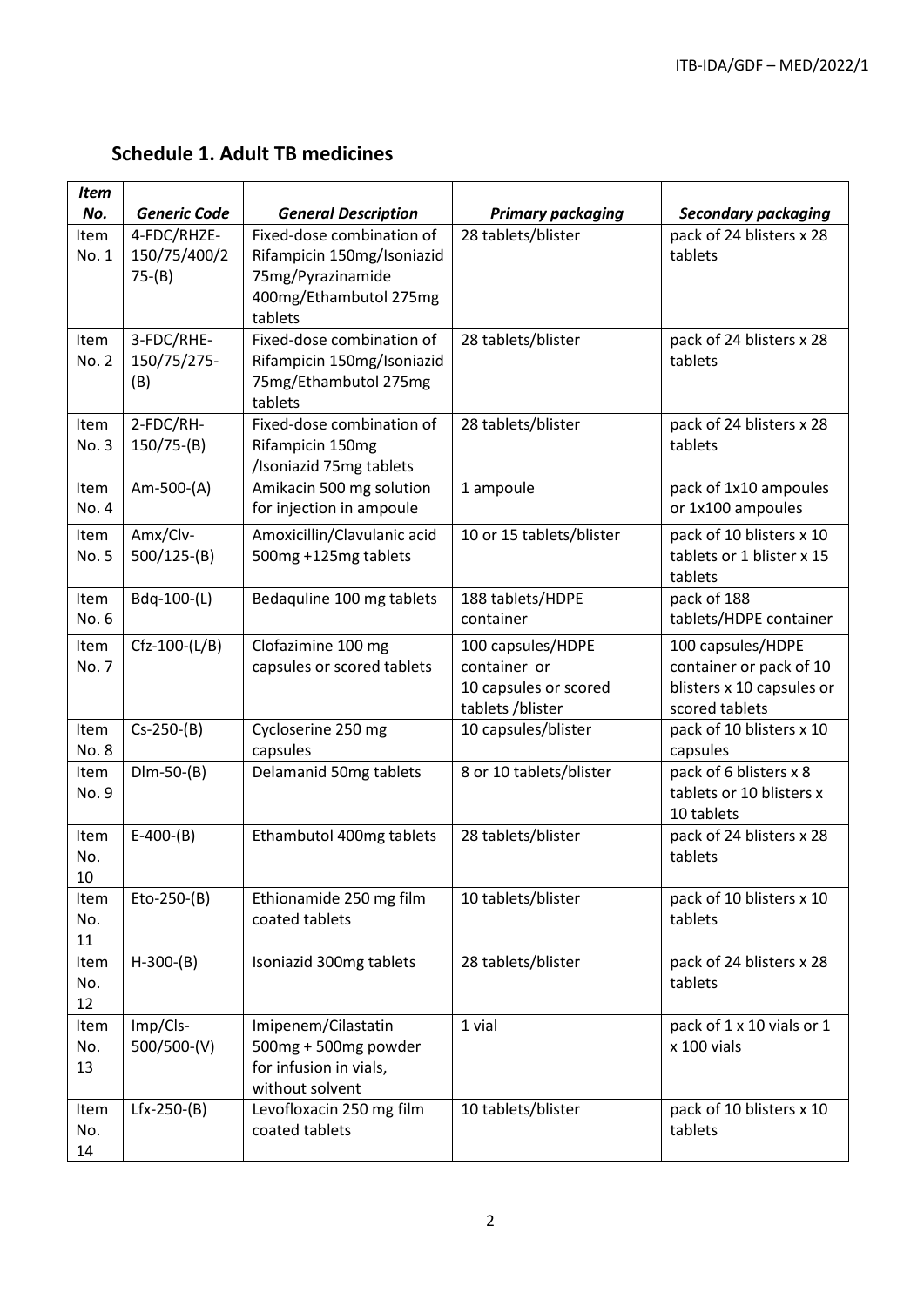| <b>Item</b> |                     |                               |                           |                                     |
|-------------|---------------------|-------------------------------|---------------------------|-------------------------------------|
| No.         | <b>Generic Code</b> | <b>General Description</b>    | <b>Primary packaging</b>  | <b>Secondary packaging</b>          |
| Item        | Lfx-500-(B)         | Levofloxacin 500 mg film      | 10 tablets/blister        | pack of 10 blisters x 10            |
| No.         |                     | coated tablets                |                           | tablets                             |
| 15          |                     |                               |                           |                                     |
| Item        | Lzd-600-(B)         | Linezolid 600 mg film         | 10 tablets/blister        | pack of 10 blisters x 10            |
| No.         |                     | coated or scored tablets      |                           | tablets                             |
| 16          |                     |                               |                           |                                     |
| Item        | Mfx-400-(B)         | Moxifloxacin 400 mg film      | 10 tablets/blister        | pack of 10 blisters x 10            |
| No.         |                     | coated or scored tablets      |                           | tablets                             |
| 17          |                     |                               |                           |                                     |
| Item        | $Mrp-1-(V)$         | Meropenem 1g powder for       | 1 vial                    | pack of 1 x 10 vials or 1           |
| No.         |                     | IV infusion in vials, without |                           | x 100 vials                         |
| 18          |                     | solvent                       |                           |                                     |
| Item        | Pa-200-(L)          | Pretomanid 200mg tablets      | 26 tablets/HDPE container | pack of 26 tablets/HDPE             |
| No.         |                     |                               |                           | container                           |
| 19          |                     |                               |                           |                                     |
| Item        | PAS-(Na)-4-(S)      | P-amino-salicylate (PAS)      | 1 sachet                  | pack of 1 x 30 sachets or           |
| No.         |                     | sodium 4 g                    |                           | 25 sachets                          |
| 20          |                     | granules/powder in sachet     |                           |                                     |
| Item        | Pto-250-(B)         | Prothionamide 250mg film      | 10 tablets/blister        | pack of 10 blisters x 10            |
| No.         |                     | coated tablets                |                           | tablets                             |
| 21          |                     |                               |                           |                                     |
| Item        | Pyr(B6)-100-        | Pyridoxine hydrochloride      | 10 tablets/blister or 250 | pack of 10 blisters x 10            |
| No.         | (L)                 | 100mg tablets                 | tablets/HDPE container    | tablets or 250                      |
| 22          |                     |                               |                           | tablets/HDPE container              |
| Item<br>No. | Pyr(B6)-50-(B)      | Pyridoxine hydrochloride      | 10 tablets/blister        | pack of 10 blisters x 10<br>tablets |
| 23          |                     | 50mg tablets                  |                           |                                     |
| Item        | $R-150-(B)$         | Rifampicin 150mg tablets      | 10 tablets or             | pack of 10 blisters x 10            |
| No.         |                     | or capsules                   | capsules/blister          | tablets or capsules                 |
| 24          |                     |                               |                           |                                     |
| Item        | $R-300-(B)$         | Rifampicin 300mg tablets      | 10 tablets or             | pack of 10 blisters x 10            |
| No.         |                     | or capsules                   | capsules/blister          | tablets or capsules                 |
| 25          |                     |                               |                           |                                     |
| Item        | $S-1-(V)$           | Streptomycin 1g powder        | 1 vial                    | pack of 1x10 vials or               |
| No.         |                     | for injection in vials,       |                           | 1x100 vials                         |
| 26          |                     | without solvent               |                           |                                     |
| Item        | $Z-400-(B)$         | Pyrazinamide 400mg            | 28 tablets/blister        | pack of 24 blisters x 28            |
| No.         |                     | tablets                       |                           | tablets                             |
| 27          |                     |                               |                           |                                     |
| Item        | $Z-500-(B)$         | Pyrazinamide 500mg            | 28 or 10 tablets/blister  | pack of 24 blisters x 28            |
| No.         |                     | tablets                       |                           | tablets or 10 blisters x            |
| 28          |                     |                               |                           | 10 tablets                          |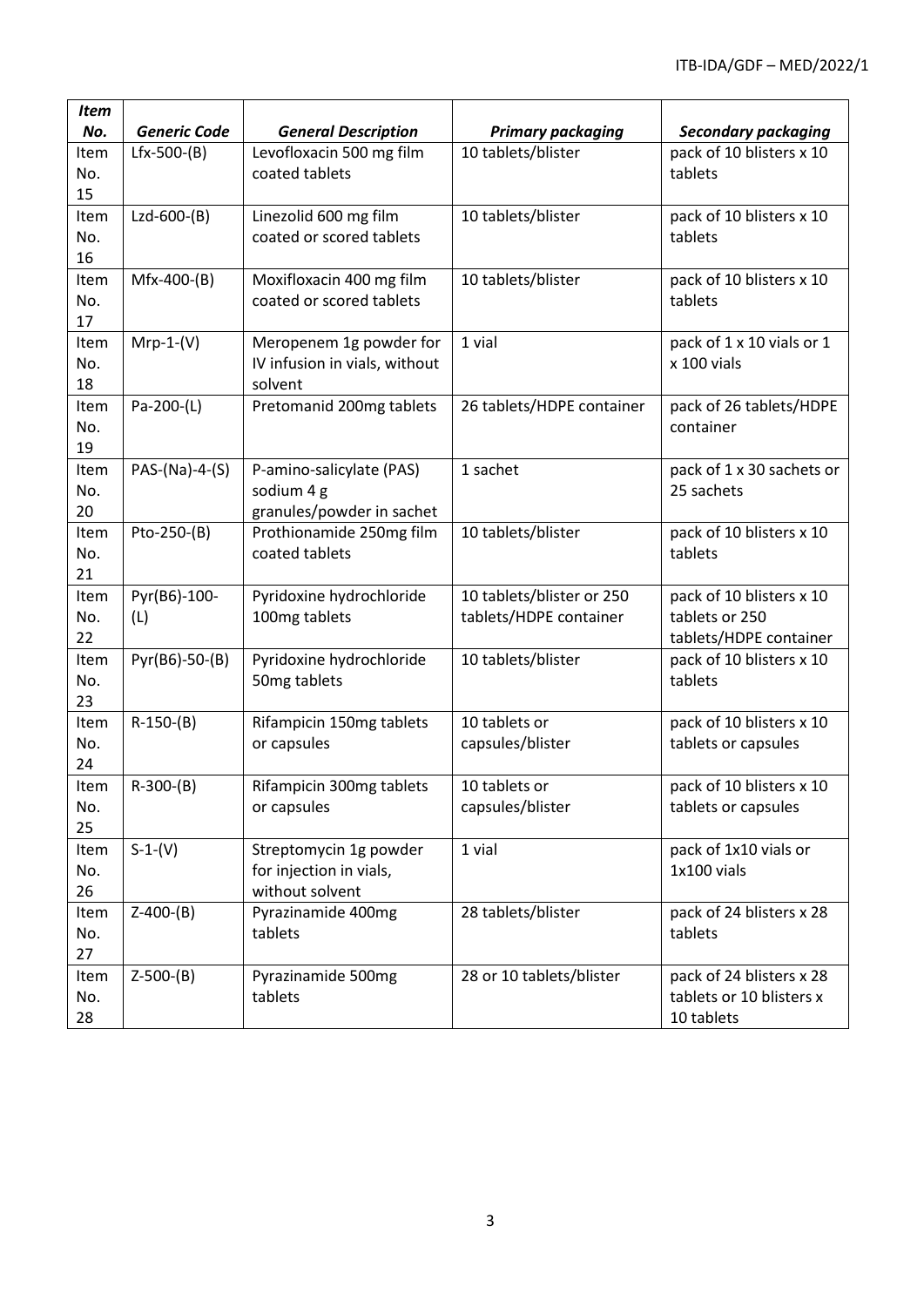## **Schedule 2. Pediatric TB medicines**

| <b>Item</b><br>No. | <b>Generic Code</b>         | <b>General Description</b>                                                                                    | <b>Primary packaging</b>                                                    | <b>Secondary packaging</b>                                                                  |
|--------------------|-----------------------------|---------------------------------------------------------------------------------------------------------------|-----------------------------------------------------------------------------|---------------------------------------------------------------------------------------------|
| Item<br>No. 1      | 3-FDC/RHZ-<br>75/50/150-(B) | Fixed-dose combination<br>of Rifampicin 75mg<br>/Isoniazid 50mg/<br>Pyrazinamide 150mg<br>dispersible tablets | 28 or 10 tablets/blister                                                    | pack of 3 blisters x 28<br>tablets or 10 blisters x<br>10 tablets                           |
| Item<br>No. 2      | 2-FDC/RH-<br>$75/50-(B)$    | Fixed-dose combination<br>of Rifampicin<br>75mg/Isoniazid 50mg<br>dispersible tablets                         | 28 or 10 tablets/blister                                                    | pack of 3 blisters x 28<br>tablets or 10 blisters x<br>10 tablets                           |
| Item<br>No. 3      | Bdq-20-(L)                  | Bedaquilline 20 mg<br>tablets or scored tablets                                                               | 60 tablets/HDPE container                                                   | 60 tablets/HDPE<br>container                                                                |
| Item<br>No. 4      | $Cfz-50-(L/B)$              | Clofazimine 50 mg<br>capsules or scored<br>tablets                                                            | 100 capsules/HDPE<br>container or 10 capsules or<br>scored tablets /blister | 100 capsules/HDPE<br>container or pack of 10<br>blisters x 10 capsules or<br>scored tablets |
| Item<br>No. 5      | $Cs - 125-(B)$              | Cycloserine 125 mg<br>capsules                                                                                | 10 capsules/blister                                                         | pack of 10 blisters x 10<br>capsules                                                        |
| Item<br>No. 6      | Dlm-25-(B-DT)               | Delamanid 25mg<br>dispersible tablets                                                                         | 10 tablets/blister                                                          | pack of 10 blisters x 10<br>tablets                                                         |
| Item<br>No. 7      | $E-100-(B)$                 | Ethambutol 100mg<br>tablets                                                                                   | 10 tablets/blister                                                          | pack of 10 blisters x 10<br>tablets                                                         |
| Item<br>No. 8      | $E-100-(B-DT)$              | Ethambutol 100mg<br>dispersible tablets                                                                       | 10 tablets/blister                                                          | pack of 10 blisters x 10<br>tablets                                                         |
| Item<br>No. 9      | Eto-125-(B-DT)              | Ethionamide 125 mg<br>dispersible tablets                                                                     | 10 tablets/blister                                                          | pack of 10 blisters x 10<br>tablets                                                         |
| Item<br>No.<br>10  | $H-100-(B)$                 | Isoniazid 100mg tablets                                                                                       | 10 tablets/blister                                                          | pack of 10 blisters x 10<br>tablets                                                         |
| Item<br>No.<br>11  | H-100-(B-DT)                | Isoniazid 100mg<br>dispersible tablets                                                                        | 10 tablets/blister                                                          | pack of 10 blisters x 10<br>tablets                                                         |
| Item<br>No.<br>12  | Lfx-100-(B-DT)              | Levofloxacin 100 mg<br>dispersible tablets                                                                    | 10 tablets/blister                                                          | pack of 10 blisters x 10<br>tablets                                                         |
| Item<br>No.<br>13  | Lzd-150-(B-DT)              | Linezolid 150 mg<br>dispersible tablets                                                                       | 10 tablets/blister                                                          | pack of 10 blisters x 10<br>tablets                                                         |
| Item<br>No.<br>14  | Mfx-100-(B-<br>DT)          | Moxifloxacin 100 mg<br>dispersible tablets                                                                    | 10 tablets/blister                                                          | pack of 10 blisters x 10<br>tablets                                                         |
| Item<br>No.<br>15  | Z-150-(B-DT)                | Pyrazinamide 150mg<br>dispersible tablets                                                                     | 10 tablets/blister                                                          | pack of 10 blisters x 10<br>tablets                                                         |